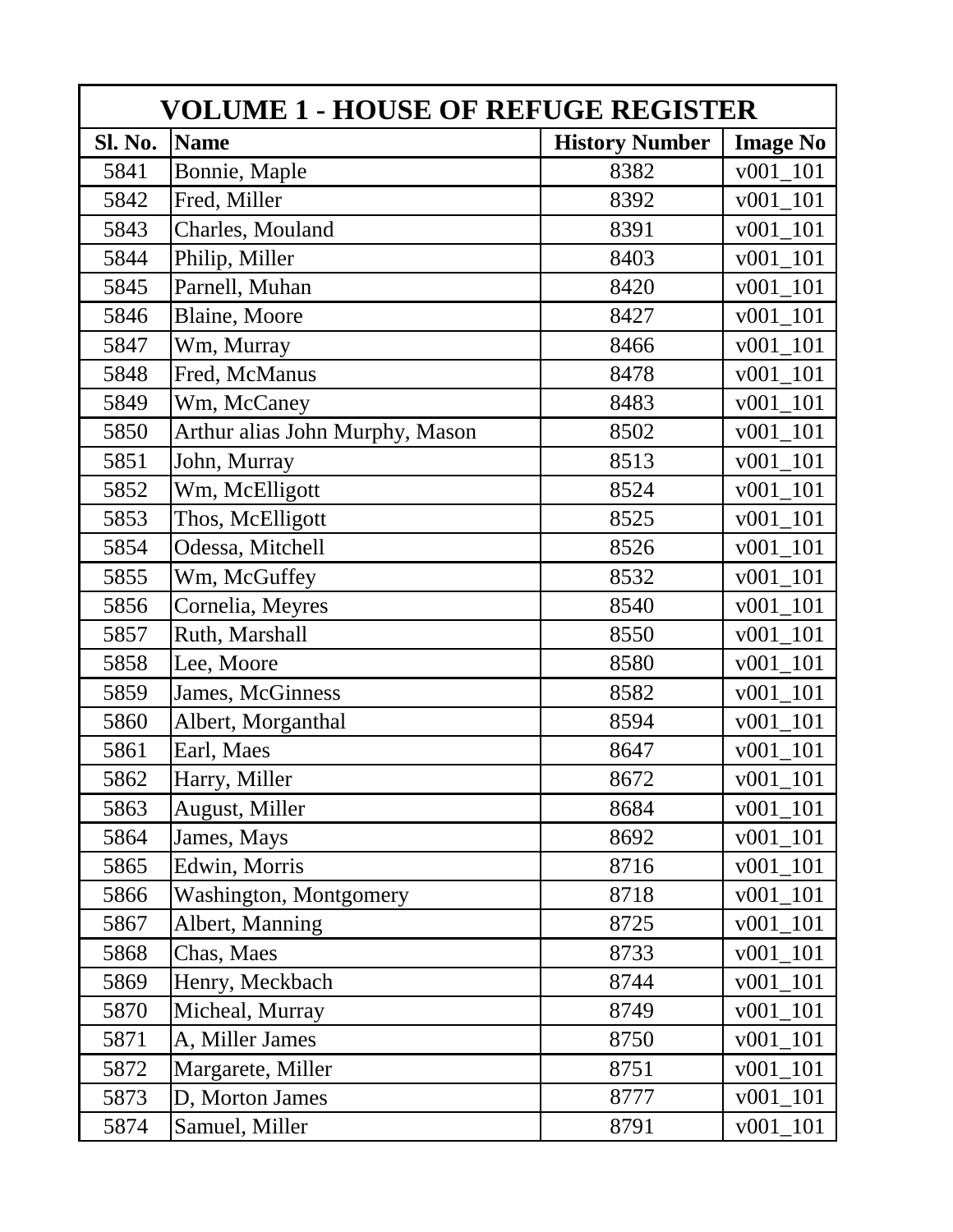| 5875 | Edward, Mullen                     | 8820 | $v001_101$  |
|------|------------------------------------|------|-------------|
| 5876 | Walter, Martin                     | 8842 | v001<br>101 |
| 5877 | Romie, Massie                      | 8861 | v001<br>101 |
| 5878 | Hughes, McMillan                   | 8865 | $v001_101$  |
| 5879 | Jesse Lee, McMillan                | 8866 | v001 101    |
| 5880 | Kennard, McConaughy                | 8869 | $v001_101$  |
| 5881 | Kathleen, McConaughy               | 8870 | $v001_101$  |
| 5882 | Clara, Moss                        | 8886 | $v001_101$  |
| 5883 | Geo, Musgrove                      | 8888 | $v001_101$  |
| 5884 | Harry, McGehen                     | 8909 | $v001_101$  |
| 5885 | Chas, McClintic                    | 8913 | $v001_101$  |
| 5886 | Peter, Manishowitz                 | 8917 | v001 101    |
| 5887 | David, McMills                     | 8918 | $v001_101$  |
| 5888 | Clam, Morrow                       | 8919 | 101<br>v001 |
| 5889 | Casper, Metz                       | 8926 | 101<br>v001 |
| 5890 | L, Mosal John alias Moser          | 8942 | 101<br>v001 |
| 5891 | John, Murphy                       | 8945 | v001<br>101 |
| 5892 | Mary, Munich                       | 8980 | $v001_101$  |
| 5893 | Helen, Munich                      | 8981 | $v001_101$  |
| 5894 | Wm, Mitchell                       | 8989 | 101<br>v001 |
| 5895 | Peters, Laura alias Ruby, McDonald | 8990 | v001 101    |
| 5896 | H, McFaddin Everett                | 8994 | v001<br>101 |
| 5897 | Peter, Maxwell                     | 8995 | v001 101    |
| 5898 | Nelson, Morgan                     | 9007 | v001 101    |
| 5899 | Micheal, Mohoney                   | 9010 | v001 101    |
| 5900 | Harry, Miller                      | 9036 | v001 101    |
| 5901 | John, Manne                        | 9041 | 101<br>v001 |
| 5902 | Emma, Muthert                      | 9063 | 101<br>v001 |
| 5903 | Wm, Marshall                       | 9070 | 101<br>v001 |
| 5904 | Lillie, Moss                       | 9092 | 101<br>v001 |
| 5905 | O, McMeans Clara                   | 9102 | $v001_101$  |
| 5906 | Grover, McMeans Wm                 | 9103 | v001 101    |
| 5907 | Fay, McMeans Eva                   | 9104 | $v001_101$  |
| 5908 | Hugh, McGurk                       | 9134 | 101<br>v001 |
| 5909 | Chas, Moerlein                     | 9141 | 101<br>v001 |
| 5910 | Ralph, Mote                        | 9187 | v001 101    |